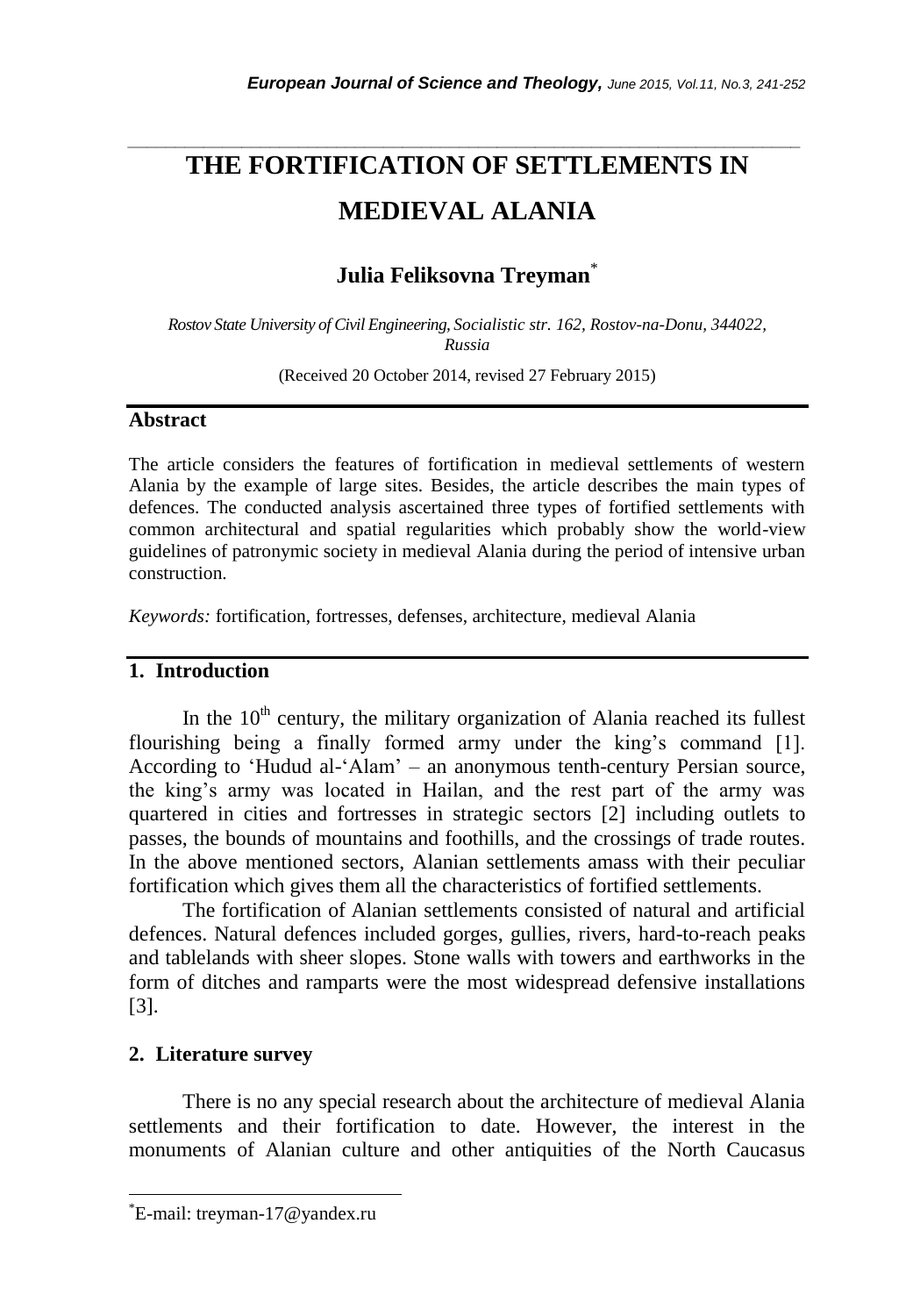appeared in the late  $18<sup>th</sup>$  century. The study of the Caucasus began at this time. It was conducted by the expedition of the Russian Academy of Sciences consisting of J.A. Guldenstadt [4], P.S. Pallas [5] and J.H. Klaproth [6]. They published the first information about some monuments of Alanian culture.

In the 19<sup>th</sup> century, researchers were mainly focused on Christian antiquities due to the policy for the revival of Christianity in the Caucasus pursued by the Russian Empire. Beginning with 1846, the research was performed by the Russian Archaeological Society (Saint-Petersburg). Its representatives – Naryshkin brothers [7], J. Bentkowski [8], Y.D. Felitsyn [9] and others – published records about some monuments of Christian architecture in the North Caucasus. In 1864, the Moscow Archaeological Society began to work. It was established by A.S. Uvarov. Its representatives – P.S. Uvarova [10], V.F. Miller [11], V.M. Sysoyev [12], D.M. Strukov [13], G.I. Kulikovsky [14] and others – carried out many expeditions to the North Caucasus and issued a number of publications on the results.

During the  $20<sup>th</sup>$  century, many archaeological researches were performed by A.N. Dyachkov-Tarasov, V.F. Smolin, P.N. Shishkin, K.M. Petrelevich, T.M. Minayeva, Y.G. Pchelina, A.P. Runich, L.N. Glushkov, A.L. Nechitaylo, Y.P. Alekseyeva, P.G. Akritas, Y.I. Krupnov, O.V. Miloradovich, V.A. Kuznetsov, Y.A. Fedorov, G.Y. Afanasyev, I.M. Miziyev, A.V. Naydenko, K.K. Bidjiyev, G.K.-U. Tekeyev, V.B. Kovalevskaya, V.I. Markovin, I.S. Kamenetskiy, Y.I. Savchenko, V.N. Kaminskiy, I.V. Kaminskaya, Y.A. Milovanov, U.Y. El'kanov, M.P. Abramova, S.N. Korenevskiy, I.A. Arzhantseva and others.

T.M. Minayeva was the first archaeologist who began to investigate Alanian settlements in the upper reaches of the Kuban River in 1939. Over 40- 60s, T.M. Minayeva inspected a large number of ancient sites in the river gorges of Karachai-Cherkessia. The findings are summarized in monograph 'On the History of Upper Kuban Alanians According to Archeological Data' published in 1971 [15].

The fundamental research on the history of medieval Alania was carried out by V.A. Kuznetsov. He published his findings in numerous papers among which one can single out two monographs: 'Alania in the  $10-13<sup>th</sup>$  Centuries' [16] and 'The essays on Alanian history'  $(2^{nd}$  ed. in 1992) [17]. He wrote a number of works about the Lower-Arkhyz ancient settlement. Monograph 'Lower Arkhyz in the 10-12<sup>th</sup> Centuries. On the History of Medieval Cities of the North Caucasus' was published in 1993 and summarized all the results of archaeological investigations of many years [18].

The first small essay about medieval settlements and dwellings of Karachai-Cherkessia can be found in book 'The Ancient and Medieval History of Karachai-Cherkessia. The Issues of Ethnic and Socio-Economic Development' published in 1971 by Y.P. Alekseyeva [19]. Another work of this researcher named 'The Archeological Monuments of Karachai-Cherkessia' [20] deals with the systematization and mapping of studied and dated archeological monuments of the region known by 1985. The majority of them belong to the culture of medieval Alania.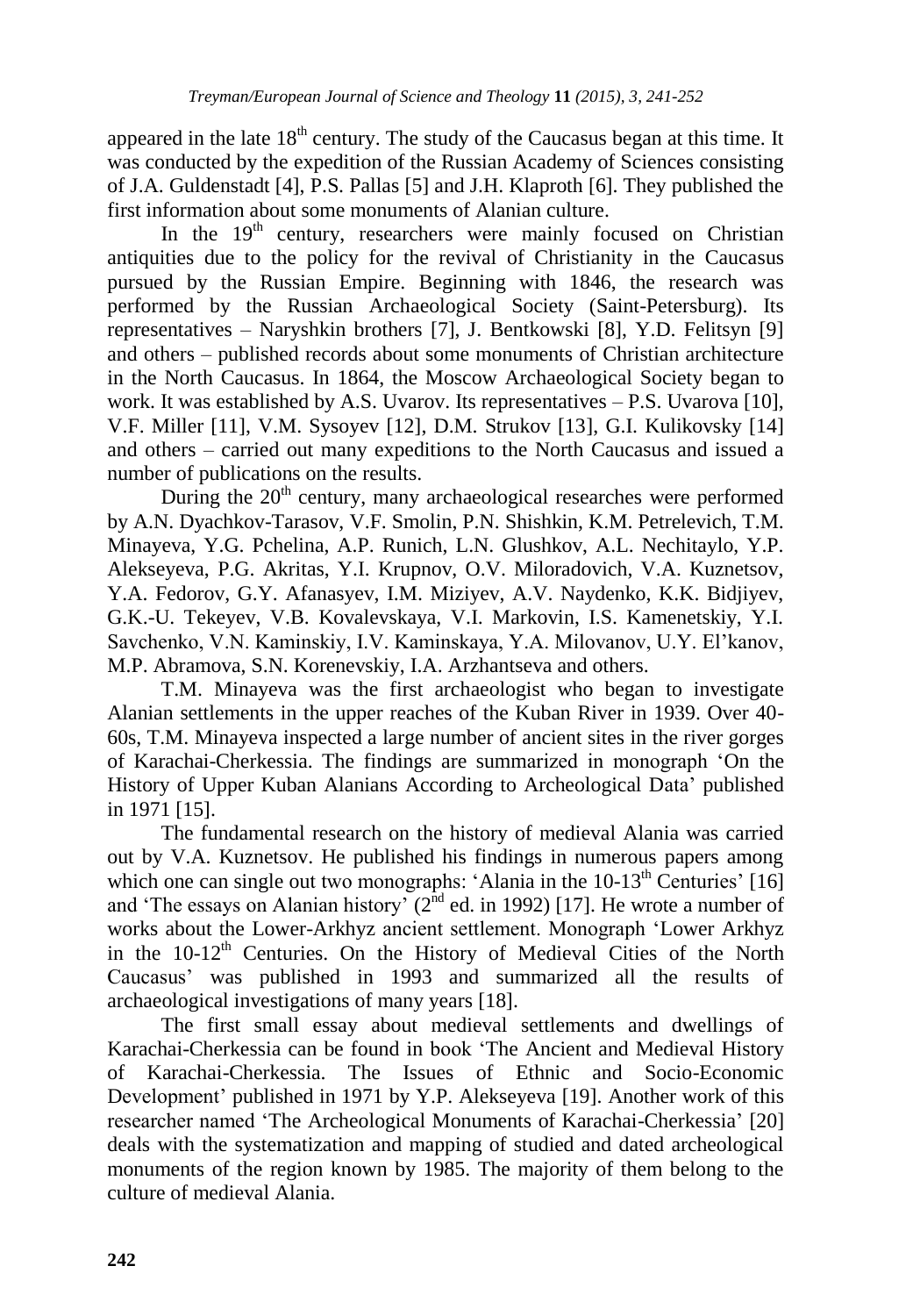V.B. Kovalevskaya studies the medieval monuments of the North Caucasus for many years. The results are set forth in 'European Steppe in Middle Ages' published in 1981 [21]. The fourth and eighth chapters of this paper cover the archaeology of the North Caucasus. Besides, research materials concerning Alanian settlements studied by V.B. Kovalevskaya are presented in her monograph 'The Caucasus and Alanians' published in 1984 [22].

K.K. Bijiyev wrote many papers on the research of medieval settlements located in Karachai-Cherkessia, Krasnodar Krai and Stavropol Krai. A thesis and two monographs are the fruits of study conducted for many years. Bijiyev's thesis considers the early medieval monuments of Karachai-Cherkessia and Central Fore-Caucasus from the viewpoint of interaction and interpenetration in the culture of Turkic nations that live in the North Caucasus [23]. Monograph 'The Humara Settlement' published in 1983 contains the results of long research carried out by the author in the Humara settlement. In the appendix of this book, one can find information about other ancient settlement sites located in Teberdin and Kuban gorges [24]. The second monograph – 'The Turks of the North Caucasus' – was published in 1993 [25].

So, at present, there is a huge volume of separate factographic materials concerning the monuments of Alanian culture containing information about more than 70 Alanian settlements located along the rivers of Karachai-Cherkessia and Krasnodar Krai.

## **3. Discussion and findings**

The topography of Alanians' settlements is represented by many fortresses and fortified habitations located in the gorges of the North Caucasus where part of the army was apparently quartered. The place for Alanian settlement depended to a large extent on the landscape and natural conditions and also on a sacral meaning. This component was connected with pre-Christian beliefs. Besides, the strategic significance of the place was very important.

The sacral component of natural environment determined the system 'sacred places' – forests, mountains, grove, and trees. They formed an original ecologic framework of the territory which regulated the degree of man's impact. This influenced the spatial location of settlements, determined their position in the system of 'sacred places' and the main routes.

The strategic significance of a place was evaluated by the fact whether it is convenient to conduct and control the main directions and trade routes. The majority of big settlements in the western Alania are concentrated in the gorges of such rivers as Teberdy, Big Laba and Big Zelenchuk where the main routes of the North Caucasian section of the Great Silk Way passed. These gorges cross all the western Alania from mountain passes to the outlet to the plain.

Alanians chose places with natural fortification for settlements and cities because the erection of defensive installations demanded much labour. The sites of ancient settlements that remained in these gorges are located mainly on mountain offshoots or tableland peaks at high altitudes. Such position made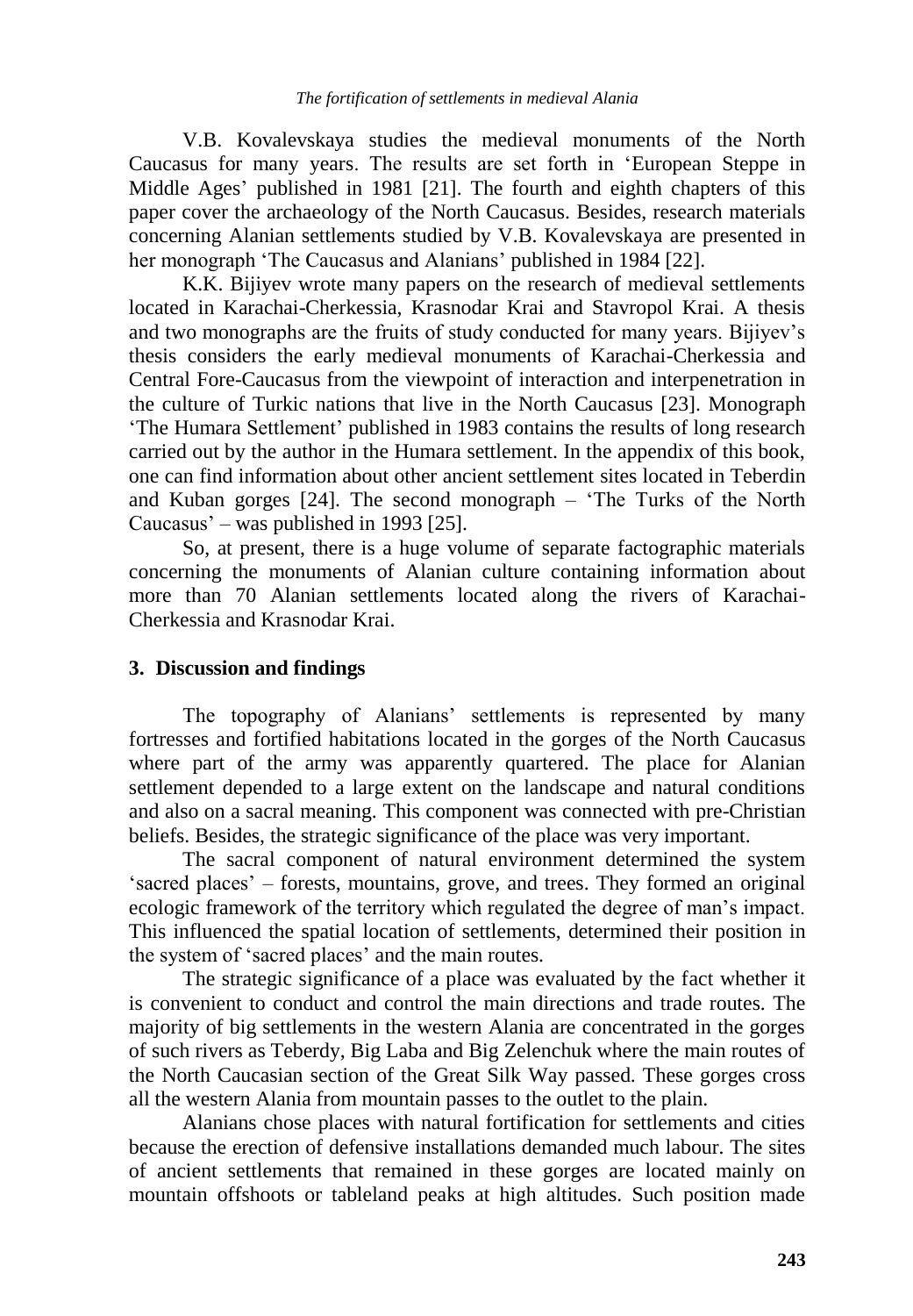them difficult to access and sheltered them deep in mountains against possible danger. Being generally hidden, fortified settlements formed groups with inner visual and spatial relations.

There are three groups of fortified settlements separated by their geographical position: steppe, piedmont and mountain ones. Steppe settlements consisted mainly of earthworks. Piedmont and mountain settlements, the majority of which are concentrated in the western Alania, were sites with stone defences. In piedmont settlements, the combinations of earth and stone defences were spread. Earthworks and stone installations together with natural defences formed the fortification system of Alanian settlements.

Such natural obstacles as gorges, gullies, rivers high peaks and tablelands with vertical sides were widely used. They eliminated the need to dig ditches and to erect walls.

Ditches and earth mounds were very popular in steppe settlements. Defensive walls and towers erected with a glance to the relief of the territory are typical for piedmont and mountain settlements. They were built without special earth smoothing [26].

In most cases, the structure of walls consists of squared gray sandstones of different sizes without mortar. Gray sandstone was the main building material and was quarried closely to the settlements. The diameter of stones reaches 0.65 m. The walls have thickness from 0.7 m to 2.5 m. Some walls are erected using back filling method. The front facades of walls are faced with huge squared boulders. The gaps between them are filled with small rocks. Other walls fully consist of squared stone.

As a rule, walls were erected between natural obstacles, in places that were open for invasion. However, there are some examples of settlements with fortified walls around the whole perimeter (Humara, Karakent, Indgurgatin and other settlements). Due to this, we can single out three types of wall fortifications.

The first type includes walls with rectilinear configuration. Such wall looked like a section with the length determined by the shortest distance between two natural barriers. For example, the defensive walls of Lower-Arkhyz settlement crossed the valley in transverse direction from the foot of the ridge Uzhum to the river Big Zelenchuk.

The second type includes walls with curvilinear configuration and the uninterrupted perimeter extent is determined by the shape of occupied area of the plateau. For example, the defensive walls of Humara settlement surrounded the Kalezh plateau and the fortress placed on it.

The third type includes walls with curvilinear configuration and interrupted extent determined by the presence of natural insurmountable obstacles and areas without natural defences. For example, the defensive walls together with vertical rock slopes formed the fortification system of the Amgata settlement.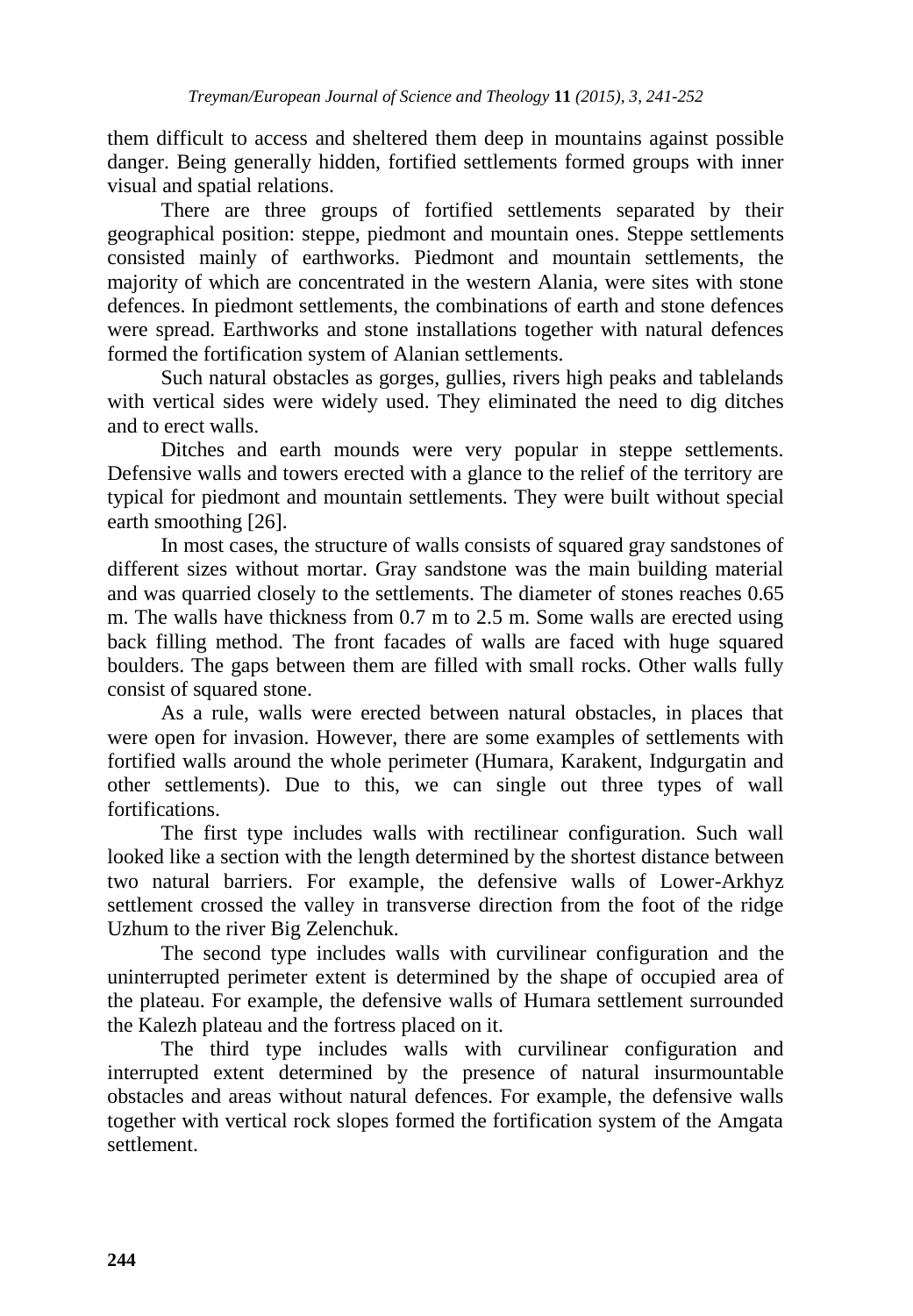The natural landscape environment determined the scheme of artificial fortification for settlements and fortresses. The defensive qualities of relief influenced the position of a citadel, the system of fortified walls and towers. A special attention was given to the place and fortification of the road to the settlement and its gate.

Big settlements had 1-2-3 defence lines. One of them was the base of the citadel. Others surrounded the city area [22, p. 3]. K.K. Bijiyev detected three types of fortified settlements. The first type includes one-part settlements which usually are found in foothills. The example is a settlement located near the village of Sadovoye in Adygei-Khabl region. Rectangular settlement of 30 ha was surrounded by fortified walls in the western part where it was a gate. To date, a crumbling bank with width of 2.25 m and height 1.5-2 m is the only thing that remained from the walls. The second type includes settlements with a twopart structure consisting of a citadel and an urban area siding with it. Indgurgatin, Amgata, Krasnovostochnoye, Balashovskoye, Kol'tsegorskoye and other settlements belong to this type. The third type includes three-part settlements mostly spread in western Alania. They consist of a citadel, a fortress and an open urban area siding with them. Such settlements as Pervomayskoye, Karakent, Humara, Adiyukh, Kyafar, Baytalchapkan, Uchkur, Kyzyl-Kalin, Kurluk, Klyan-Yar and others belong to this type [25, p. 137].

It should be noted that, in the  $10-12<sup>th</sup>$  centuries, a patriarchal clan system of social organization was used in Alania and the whole North Caucasus. Patronymic relations together with worldview guidelines inherent in North Caucasian peoples were connected with ancestors' cult and clan ties. These views were expressed in spatial form and reflected in the settlement system. The mythological consciousness of a clan man determined the mythological character of spatial images. The mythological image of a world tree and the worldview model of the Universe wee reflected in the house building of North Caucasian peoples. The main components of a dwelling were opposed: a symbolic centre and a periphery; inner and outer; left and right [27]. The threepart vertical structure of the world tree as an image of harmony and perfection gave a sacral meaning to number three. The magic of this number was expressed in the house-building art of mountain dwellers [28].

The spatial arrangement of western Alanian settlements was analyzed by comparing some of its features with the features of mountain settlements of the  $13-14<sup>th</sup>$  centuries which were thoroughly studied by several scientists [29]. This comparison became possible thanks to the pronounced similarity of Alanian culture and the traditional culture of mountain peoples that lived in North Caucasus.

One can suppose that the above stated patronymic guidelines and mythological spatial images were expressed in the unwritten laws of spatial arrangement in a house. Apparently, these laws were spread not only in the dwelling of a patronymic family but also at the level of the whole settlement because patronymy was connected with a certain area within which it existed and developed on a scale of a separate settlement.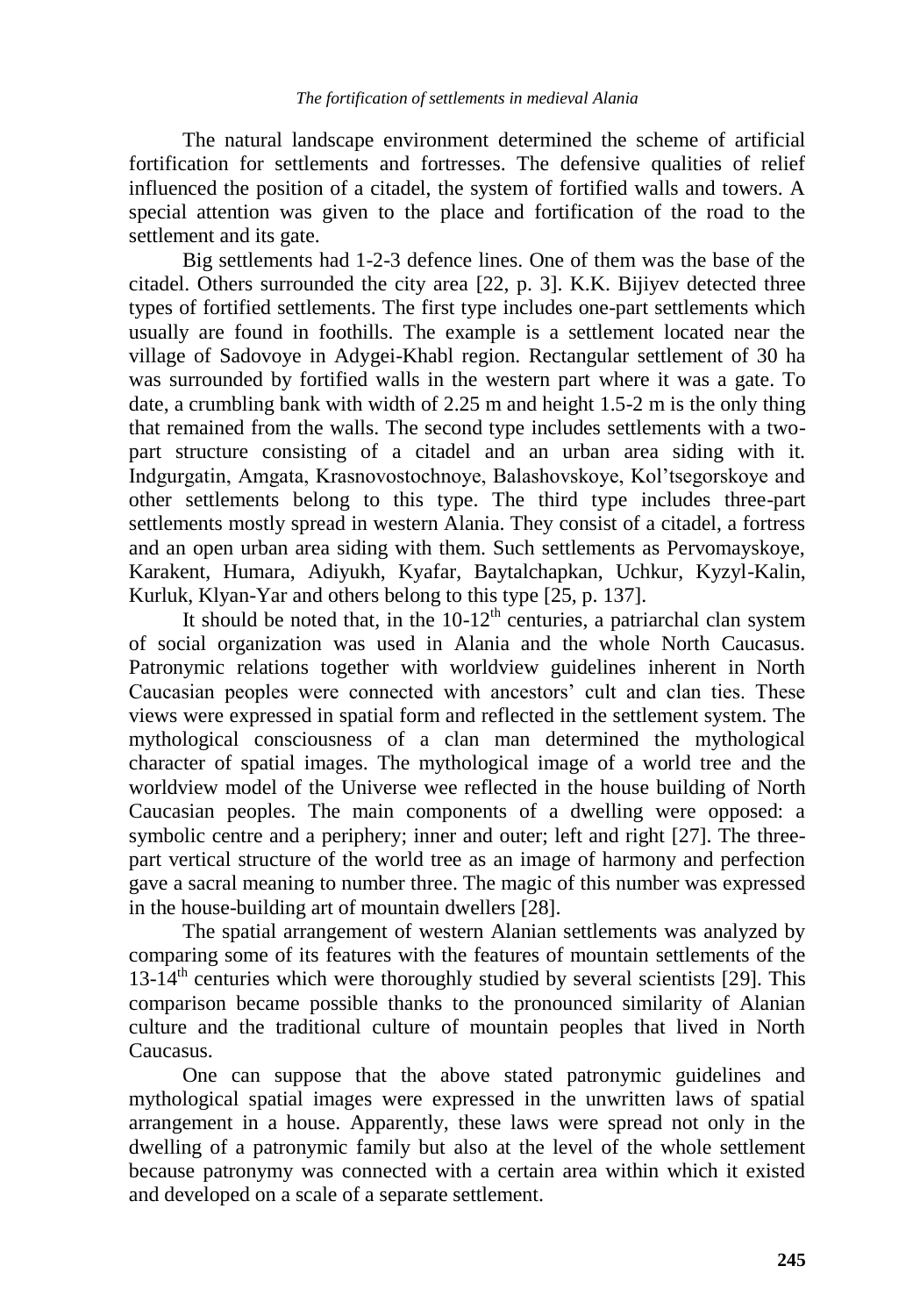If we analyze the three-part settlement structure found by K.K. Bijiyev, we can suppose that it is a spatial incarnation of these laws. One can trace in it a symbolic centre, in the form of a citadel and an open settlement as a periphery. The inner and outer space is separated by fortified walls. The connection between the inner and outer space was carried out through a gate. The architectural and spatial organization of a citadel, fortified walls and a gate – the main components of settlement fortification in western Alania – were formed considering the symbolism of the area determined by the mythological consciousness of patronymic society. Probably, this strengthened the defensive qualities of a fortified settlement. Now let us study the features of settlement fortification in western Alania by the example of large sites.

The Amgata settlement spread over three peaks of a mountain ridge interconnected by a saddle. This settlement was safely sheltered deep in the Burush-Syrty range located on the left bank of the Teberdy River. The citadel of the settlement was placed at the eastern peak of the ridge faced to the Teberdy gorge. Such position of the citadel allowed, on the one hand, controlling the gorge and foresee possible danger and, on the other hand, being hidden in mountain landscape. The citadel stands on a natural horizontal ground 11 to 38 m rose to a height of 5 and surrounded by cliffs. In spite of natural impregnability, this ground was enclosed with fortified walls over the perimeter in the northern part of which there was a gate. One could ascend to the citadel territory by stairs hewn in the rock. A single-apse church was at the citadel territory. Fortified settlements stretched on the other two peaks of the ridge located equidistant from the citadel and opposite each other.

The entrance to the settlement territory was possible from north-east and south by two mountain paths leading from the gorge. Fortified walls appeared just in these places. In the south-eastern part of the settlement, at the bottom of the citadel, there is a complex of fortified walls which cross the saddle. Thus they limit the access to the settlement from the south. There is one more fortified wall in the north-eastern edge of the settlement, which looks like a horizontally developed lowland 180 to 300 m enclosed between the northern and eastern parts of the ridge. This wall goes around the perimeter of the lowland ground from the citadel bottom to the foothill of the northern peak and closes the northeastern direction.

The Gilyach settlement has a typical location. It is placed over the gorge of the Kuban River on a range spur cut off by Gilyach gully from the south and by the Small Gilyach mountain channel from the north. The territory where the settlement is placed has an evenly growing level difference by an inclination from the east to the south-west. The maximum difference is about 170 m. The settlement citadel was at the top of the spur directed to the east and facing the Kuban valley.

The ascent to the settlement is possible only from the south-west by the gentle part of the slope which goes away deep into the Small Gilyach gully. In the south-western part, there was an entrance. An ancient route beginning in the Kuban valley led to it. The gentle south-western part of the settlement is fortified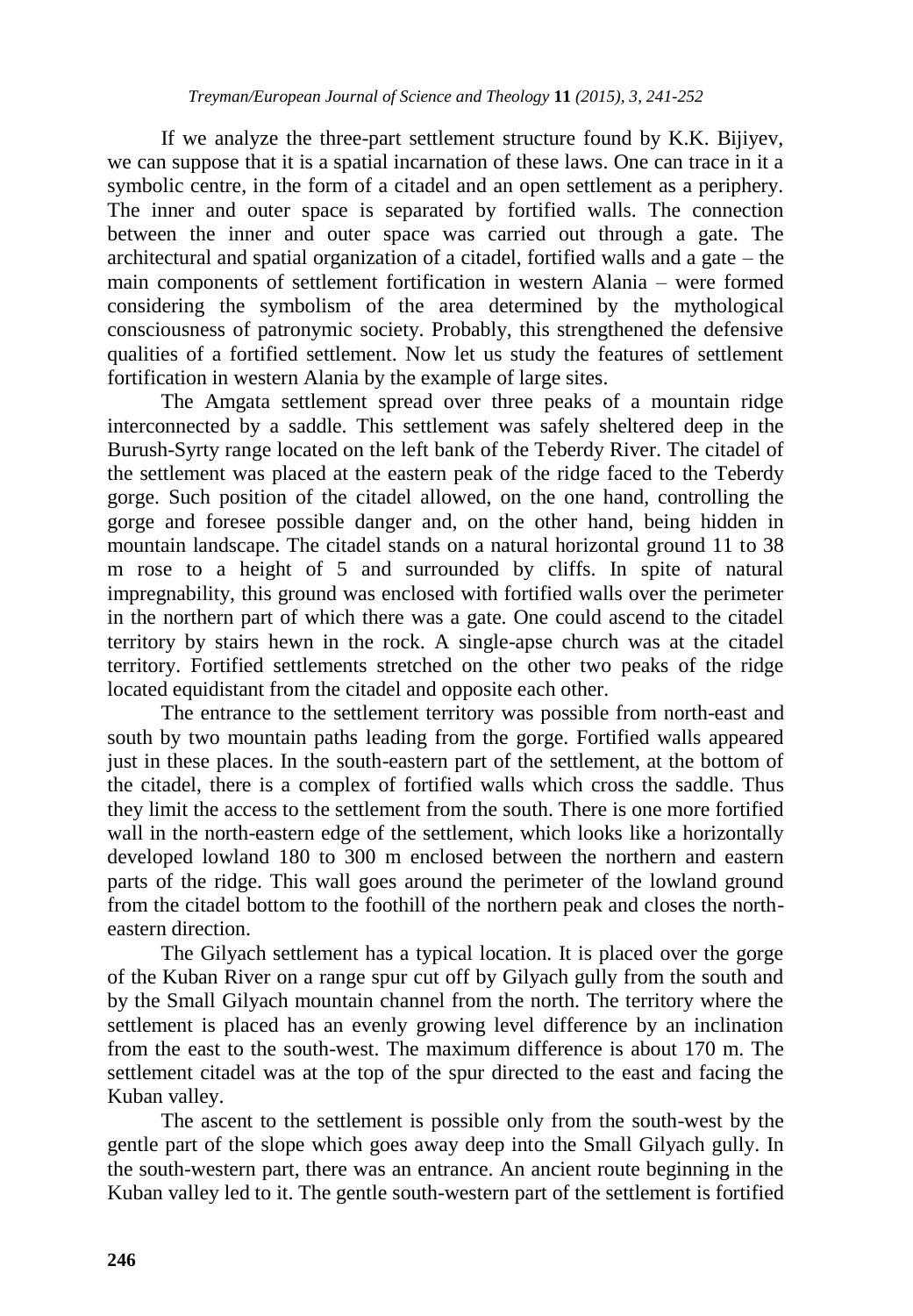by walls limiting the access in places where the relief does not have natural defences.

From the Kuban gorge, one can see an inaccessible mountain with vertical rocks with the citadel on its top. It should be noted that the only entrance to the settlement was placed in the most distant point several kilometres from the exit to the Kuban valley. The position of the entrance cannot be traced from the river gorge. Such masking in the relief and making an illusion of inaccessibility are one of the typical traits for Alanian fortification.

At the border of mountains and piedmonts, on the opposite banks of the Kuban River, there are two fortresses opposite to each other – Humara and Karakent. These fortresses were very significant in western Alanian fortification because they appeared in a strategically important place – at the border of mountains and piedmonts, at the intersection of trade routes.

The Humara fortress is placed on a plateau on the right bank of the Kuban River at a height of about 200 m above the valley. This plateau has the Greek name Kalezh ('the old fortress'). It stands out in surrounding landscape due to its grandeur and the perfection of its shapes. The façade of the Kalezh Mountain directed to the river valley has an expressive trapezoid shape. The plateau is cut through by the deep Inal gully from the north-west and cut off from the range by the Shugara gully in the south-east.

The Humara settlement has three parts – a citadel, a fortress and an open urban area. The citadel is located on the north-eastern outskirts of the plateau, on a hill. The slopes of the plateau consist of inaccessible cliffs and gentle earth surfaces which did not provide a full protection against invasion. Thus the whole perimeter was enclosed with fortified walls ending at the top of the citadel. The wall is strengthened by 12 towers along the whole length.

From the north-eastern side of the citadel, there was the second fortified wall which crossed the isthmus between the Inal and Shugara gullies and continued up to the precipice. Beyond the wall there was a ditch with a width of 7 m denoting the artificial nature of the hill under the citadel. It seems that the hill and ditch appeared simultaneously since the earth extracted to arrange a ditch was used for the citadel embankment.

From the citadel height one can view the whole territory of the fortress on the plateau, its outskirts including both gullies, the open urban area from the side of the Inal gully, and also the Kuban valley and the Karakent fortress on the opposite riverbank.

The main gate of the fortress is from the side of the Inal gully. They are frontal towards the citadel. This ensured a good visual and spatial connection. At the same time, the gate is almost invisible from the road that walks up the gully from the Kuban gorge. Besides, the main entrance was completed with a tower above the gate. Its architecture was similar to the other towers of the Humara fortress. So, the gate was inaccessible to invasion because their location cannot be traced from outside. Beside the main entrance, there were several auxiliary ones. One of them looked towards the Kuban valley and was accessible only visually since it was made in the wall above the cliffs and had no any approach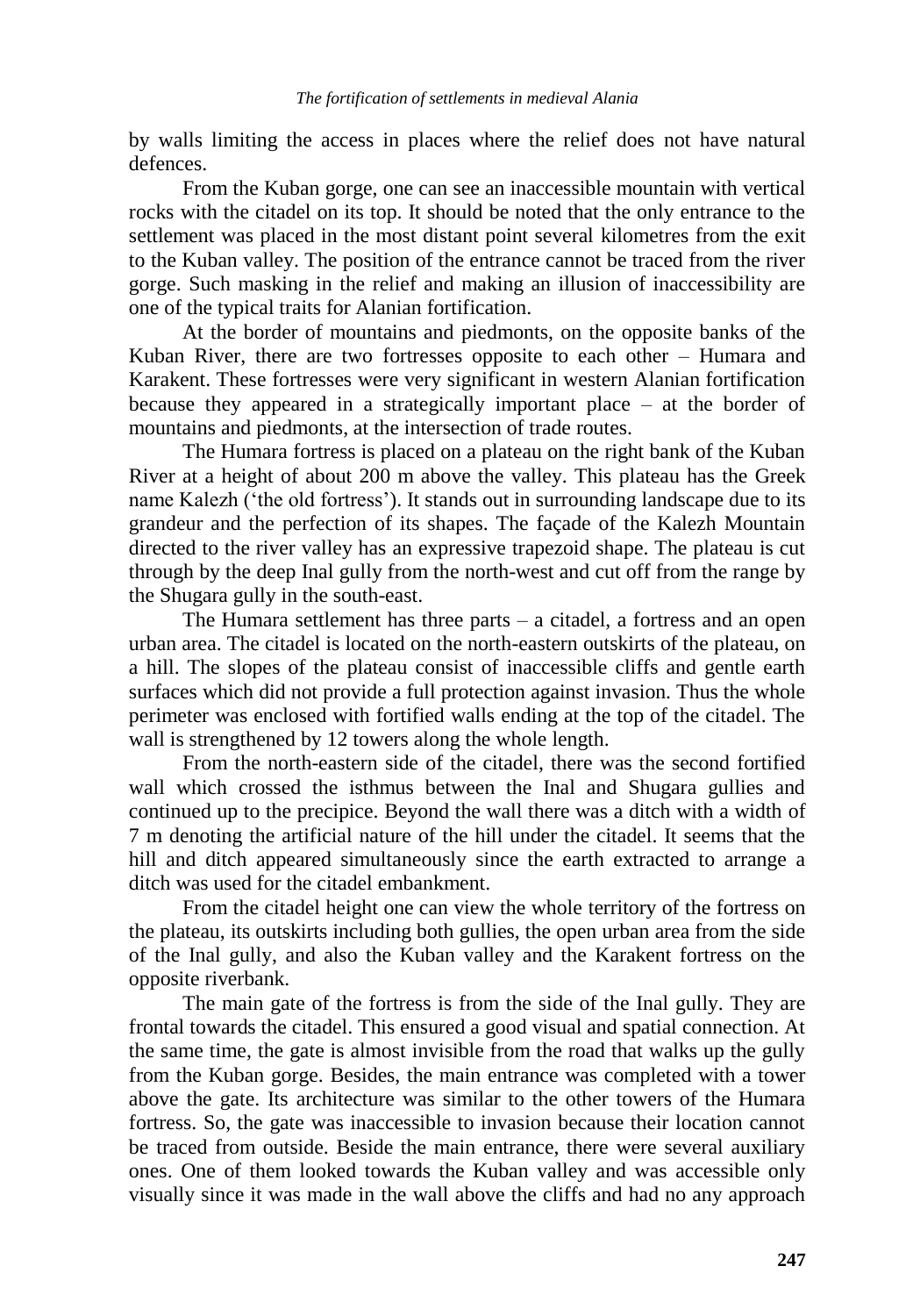road outside. Probably, this entrance had to attract attention from outside and mislead an enemy who intended to besiege the fortress. Another auxiliary entrance is located from the side of the Shugara gully in the second fortified wall which served as a forward defensive wall and complicated the access to the main wall and the citadel. At the same time, this wall created a closed space. That is why the entrance in it with a width of 5 m could be a trap for an enemy.

The Karakent settlement has three parts like the Humara settlement. Its area is a mountain spur which consists of three terraces one above the other. The citadel is traditionally placed in the highest part on the upper terrace which looks like a horizontal ground with cliffs. On the middle terrace, around the citadel, the fortress stretched with defensive walls around the whole perimeter of the plateau. On the lower terrace, at the height of about 100 m above the Kuban valley, there was an open urban area. One could ascend to the settlement only from the south-west by the Karakent gully or from the north-west by the Kumysh gully. There were external defensive walls in these places. They blocked the gentle part of the slope.

As opposed to the previous examples, the Humara and Karakent fortresses were not masked in relief. On the contrary, they looked like a kind of gate at the border of mountains and piedmonts. The fortresses are on the same height above river valley at a distant enough for visual signal transmission. Thanks to this, we can suppose that there were visual and spatial connection between the two fortresses.

In the gorge of the Big Laba River, there is another group of fortresses forming a gate at the border of mountains and piedmont. These are the Pervomayskoye and Podskalnoye settlements located on the Misimian Way.

A special attention should be given to the gorge of the Big Zelenchuk River and the Low-Arkhyz settlement inside it. Unlike the majority of Alanian settlements, this one is placed in the low-lying part of gorge – in the river valley.

The fortification of the Lower-Arkhyz settlement is a combination of natural and artificial defences. Natural obstacles include the mountain chain of the Uzhum range. This is an inaccessible natural barrier which closed the settlement territory from the south-east. From the north-west, the settlement had even two natural defences: a mountain river called Big Zelenchuk and the Mytseshta Mountain behind it. The north-eastern side of the settlement and two gorges crossing the Uzhum range and opening the valley from the south-east remained unprotected. These gorges are called the Church gully and the Podorvannaya gully. Artificial defences appeared just in these vulnerable areas. Thus, four defensive lines were built on the plain territory of the settlement to block the north-eastern direction. The most extreme wall was the thickest (2.5 m) and the longest (295 m) one. The two gorges were blocked by bridge walls. Besides, separate watchtowers were built on the slopes of the Uzhum range.

In the opinion of A.A. Slanov [1, p. 125]. The fortification of the Lower-Arkhyz settlement is quite primitive as it does not have an integral defence system and the relief did not ensure the full protection against invasion. We can agree with this opinion if comparing the fortification of the Lower-Arkhyz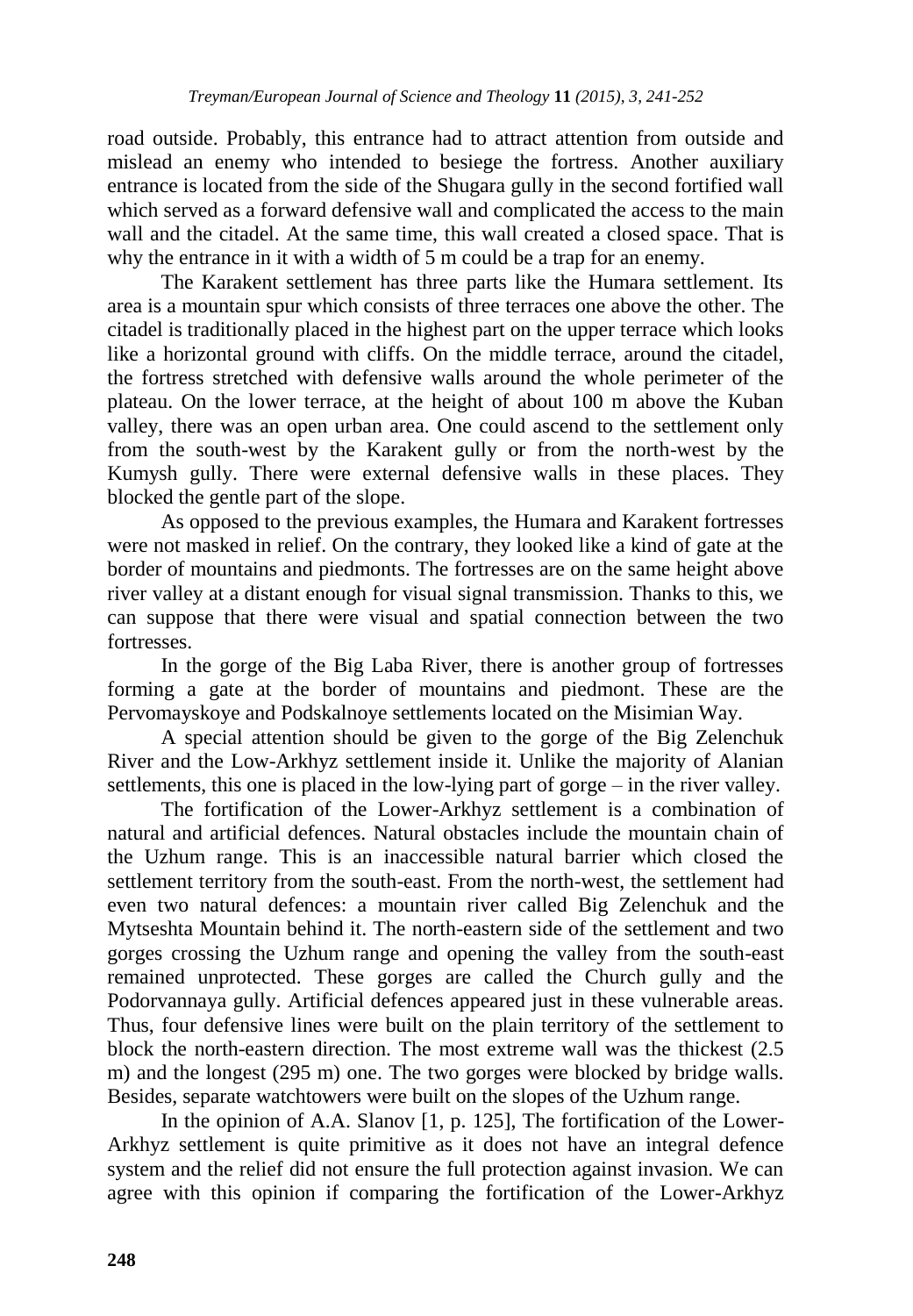settlement with the above considered examples of defended settlements and fortresses. The defence system was really not integral since one of the walls belonged to the Alanian Archdiocese. Another two were placed inside the urban area. The fourth one is at a too large distance (about 500 m) from the nearest buildings. At the same time, the Lower-Arkhyz settlement played a very important role in the life of Alania. This is confirmed by the Alanian Archdiocese and three of five cross-domed churches. The researchers think that here there was the Alanian capital – the Maas City ('pious'). Probably, the walls in urban area surrounded the blocks where the royal clan lived.

The gorge the royal clan lived in had a big sacral significance for the whole nation. For example, the royal clan Tsarazonta lived in the Alagir gorge located in the eastern Alania. Deep in the Tsey gorge (the south-eastern branch of the Alagir gorge), there is Rekom – the sanctuary most revered in Ossetia. Its sacral importance is directly connected with the Tsarazonta clan [30].

If the Big Zelenchuk gorge had a status of special reverence and significance, it had to be thoroughly protected along the whole length from passes to the outlet to the plain. Indeed, one can see fortresses and fortified settlements concentrated at the border areas of the Zelenchuk gorge. In the place of outlet to passes, near the source of Big Zelenchuk, where three rivers (Arkhyz, Kizgich and Psysh) interflow, on rock spurs, there is a group of fortified settlements headed by the Morg-Syrty fortress. Besides, there are many fortresses and settlements on the other side of the gorge, at the border of mountains and piedmonts, where the Kyafara River flows into Big Zelenchuk. These are two fortresses near the Novoispravny hamlet and the Klevtsovskoye and Kurluk settlements between which there are visual and spatial ties. The whole gorge with its defensive qualities was an object of protection, and the Lower-Arkhyz settlement located in its depth was safely shielded against invasion and didn't need its own integral defensive system. However, this example is a unique exception for the fortification of western Alanian settlements.

An ancient mountain path connects the Lower-Arkhyz settlement with the Kyafar settlement – on of the largest cities of western Alania. It has about 200 stone buildings inside. Researchers conjecture that a residence of Alanian ruler Durgulelya the Great was located here in the  $11<sup>th</sup>$  century. His name repeatedly mentioned in Byzantine and Georgian sources. The city of Khailan mentioned in the Persian anonymous work was probably located in this area with the ruler's army quartered in it.

The settlement is situated in the gorge of the Kyafar River near the place its confluence with the Krivaya River, on the Shpil' Mountain which has a narrow and oblong shape like the range with a gentle crest stretched parallel to the Kyafar River. The settlement consists of three parts: the upper and lower sites and an unfortified riverside settlement.

The fortification of the Kyafar settlement includes both natural and artificial defences. The settlement spread over the gentle mountain crest. The slopes of this mountain, with the exception of the north-eastern side, are the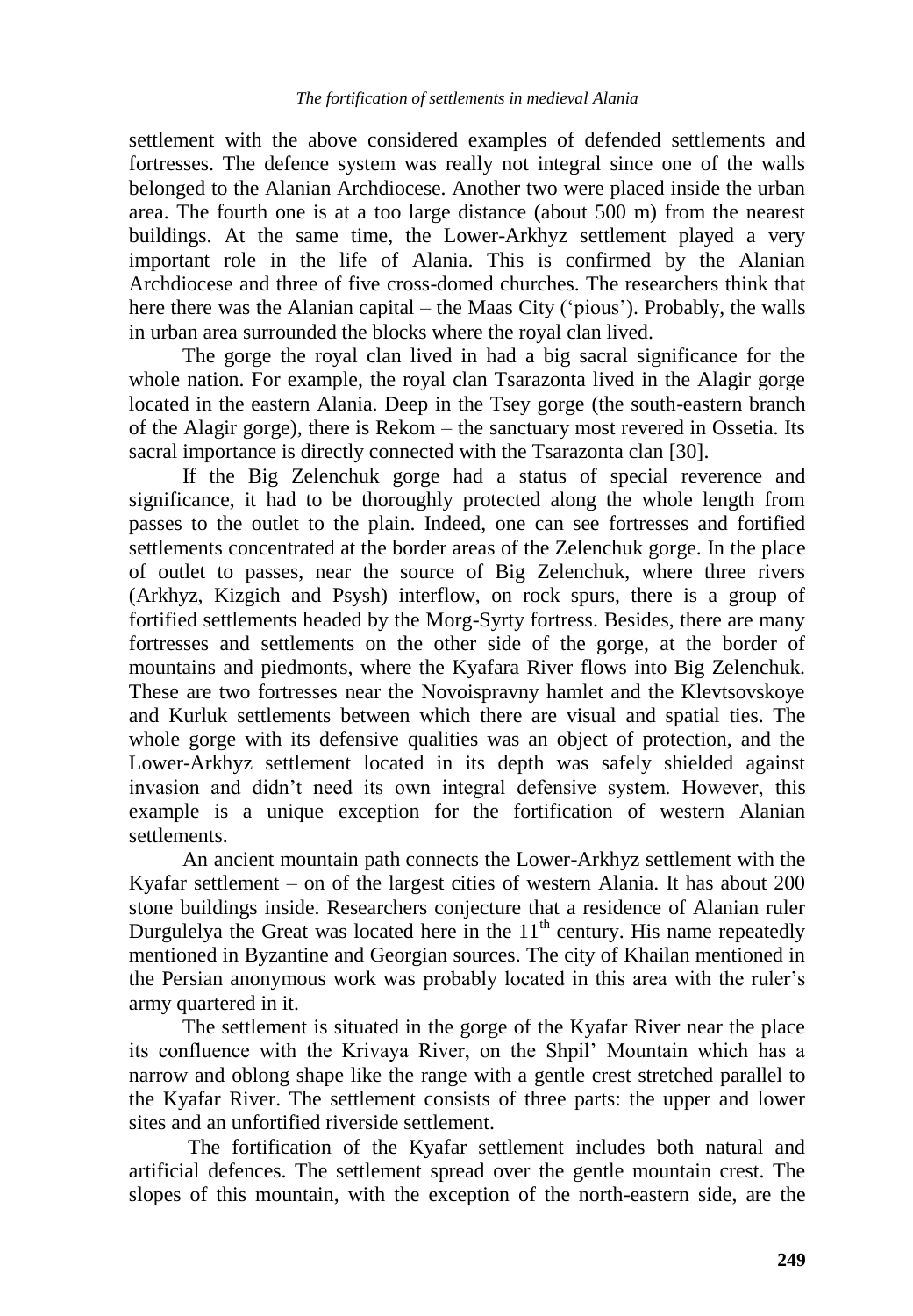cliffs that provide a natural fortification against invasion. Defensive installations in the form of two fortified walls cross the north-eastern gentle part of the mountain from the side of the Krivaya River. One of the walls went by the border of the upper site. The second one went by the border of the lower one. There were entrances in both walls through which an ancient road passed.

The citadel of the settlement was located in the highest part of the range, on its south-western outskirts. In the centre of the citadel there was a single-apse church surrounded by dwellings and utility structures. Probably, a royal residence was located in this part of the settlement. To the north-east from the citadel, there was a fortress with an urban area where the ruler's army could live. The citadel and the adjoining fortress placed in the upper site were separated from the lower site with urban area by the first fortified wall. The second fortified wall went by the bounds of urban area.

# **4. Conclusions**

Summarizing the above, we can note that the majority of settlement in western Alania of the  $10-12<sup>th</sup>$  centuries had defensive installations. At the same time, they differed in fortification qualities which were determined by their location and the system of defences. The conducted analysis revealed three types of fortifies settlements.

The first type includes fortresses where the defensive function prevailed over the other ones. These settlements appeared in strategic sectors, such as in the entrances to gorges or on the intersections of trade routes. Their locations can be easily traced in mountain landscape. They had an integral fortification system which demonstrated and ensured their might, grandeur and inaccessibility. In spite of the fact that they were difficult to access for natural reasons, the fortification system of these settlements mostly consists of uninterrupted fortified walls around the perimeter. The most vivid examples of this type are the Humara and Karakent fortresses located at the fork of the Misimian Way, on the border of mountains and piedmonts. They form a kind of gate at the entrance to the Kuban River gorge.

The second type includes well-fortified settlements masked in natural landscape. These settlements are located at high altitudes, in the depth of mountain range. That is why their location cannot be traced from a distance. Due to their inaccessibility, natural defences prevail over the artificial ones in their fortification system. This type of fortified settlements is mostly spread in western Alania.

The third type includes settlements without strong fortification but located in guarded gorges. These settlements most likely served as cultural and ideological centres with symbolic and sacral meaning for the whole nation. As a rule, they were hidden deep in a gorge the access to which was thoroughly controlled by the fortified settlements of the first type. The most typical example of this kind was the Lower-Arkhyz settlement located in the gorge of Big Zelenchuk.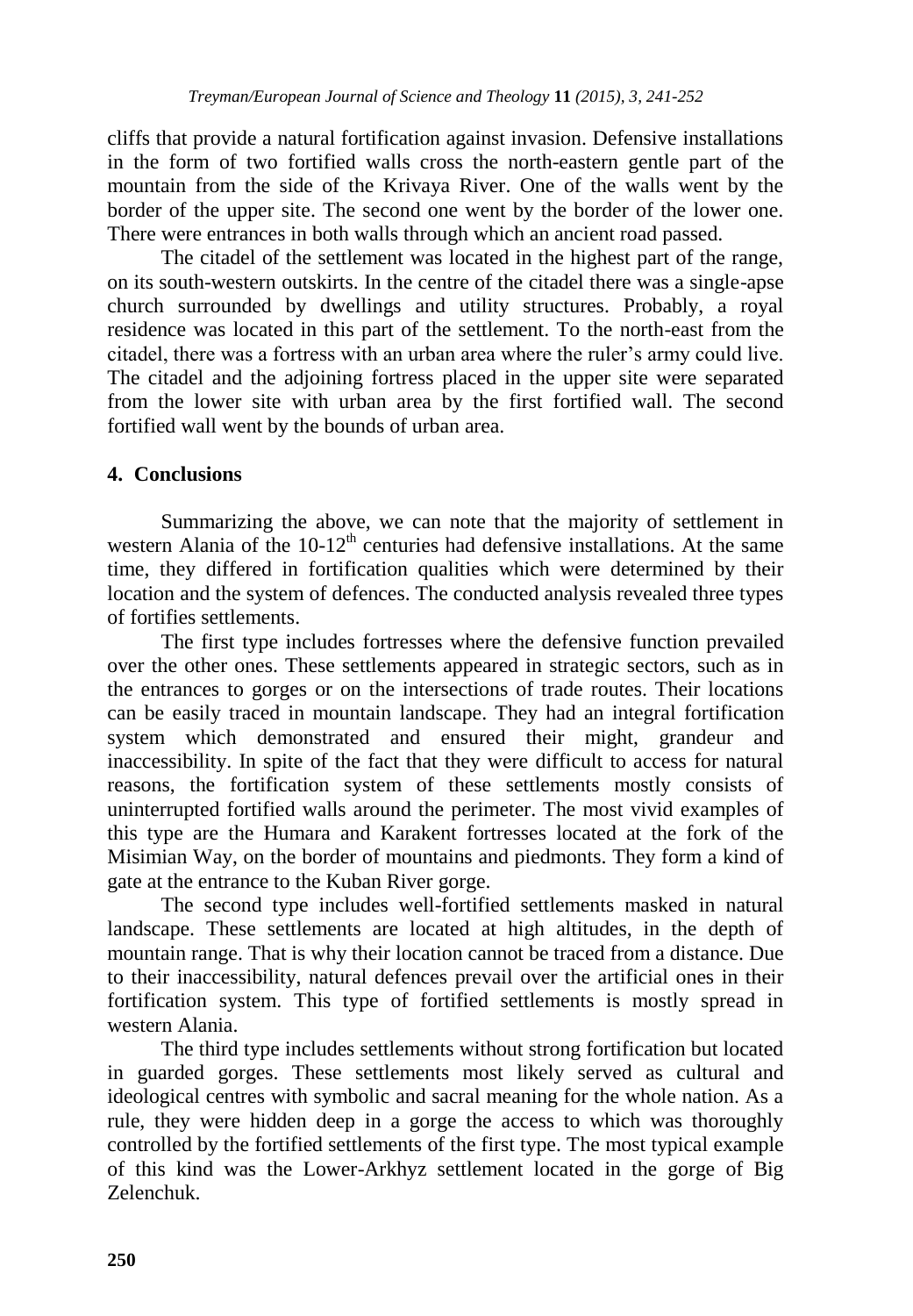One can identify a number of common regularities in the structure of fortresses and fortified settlements described above. These regularities were probably the reflection of patronymic worldview guidelines connected with pre-Christian beliefs. Besides, they provided a reliable protection against invasion. A special attention was given to the interior and spatial arrangement of three fortification components – a citadel, a system of fortified walls and defences and an entrance gate.

The citadel had to be built in a special place with sacral significance because it was a clan symbol and settlement core. It was placed in the highest part of a settlement to provide a maximum view of surroundings and to ensure the inaccessibility. As a rule, this was provided by building the citadel on a natural eminence with cliffs and fortified walls.

The structure of fortified walls was closely connected with the character of natural defences since the combination of natural and artificial defences formed the integral fortification system of a fortress or settlement. Walls appeared in places did not fortified by nature. Simultaneously, the inner territory of a patronymic settlement had to be isolated from the outer environment.

The construction and position of gate had to provide its inaccessibility due to masking because gate was the most vulnerable link in fortification system. The connection between the inner and outer space was carried out through it.

The conducted analysis of many Alanian settlements allowed detecting several regularities and supposing that a number of canonical demands were put forward on the settlement construction. These demands were not aimed at changing or transforming the environment but using the available landscape conditions. This influenced the choice of the place for building a settlement or fortress.

### **References**

- [1] A.A. Slanov, *Alanian Military Science of the 1-15th Centuries*, Northern Ossetian Institute of Humanities and Social Studies, Vladikavkaz, 2007, 400.
- [2] Y.S. Gagloyti, Daryal, **3** (2000), online at http//www.darial-online.ru/ 2000\_3/gagloyti.shtml.
- [3] V.V. Pischulina, S.D. Sulimenko and Y.F. Treiman, *The Civil Architecture of the North Caucasus in the 10-17th Centuries*, Southern Federal University, Rostov-on-Don, 2014, 387.
- [4] I.A. Guldenstadt, *The Description of Caucasian Lands*, Im Verlage der Stuhrschen Buchhandlung, Berlin, 1834.
- [5] P.S. Pallas, *The Diary of Travelling to South Russian Regions in 1793 and 1794. Circassians, Balkars and Karachai*, in *The Reports of European Researchers of the 13-15th Centuries*, V.K. Gardanov (ed.), Elbrus, Nalchik, 1974.
- [6] G.Y. Klaproth, *Travelling around the Caucasus and Georgia Undertaken in 1807– 1808. Ossetians viewed by Russian and Foreign Travelers (13-19 c.)*, in *The Collection of Notes*, B.A. Kaloyev (ed.), Southern Osetian Institute of Humanities and Social Studies, Ordzhonikidze, 1967.
- [7] H. Naryshkins, The News of the Russian Archeological Society, **8** (1877) 325–368.